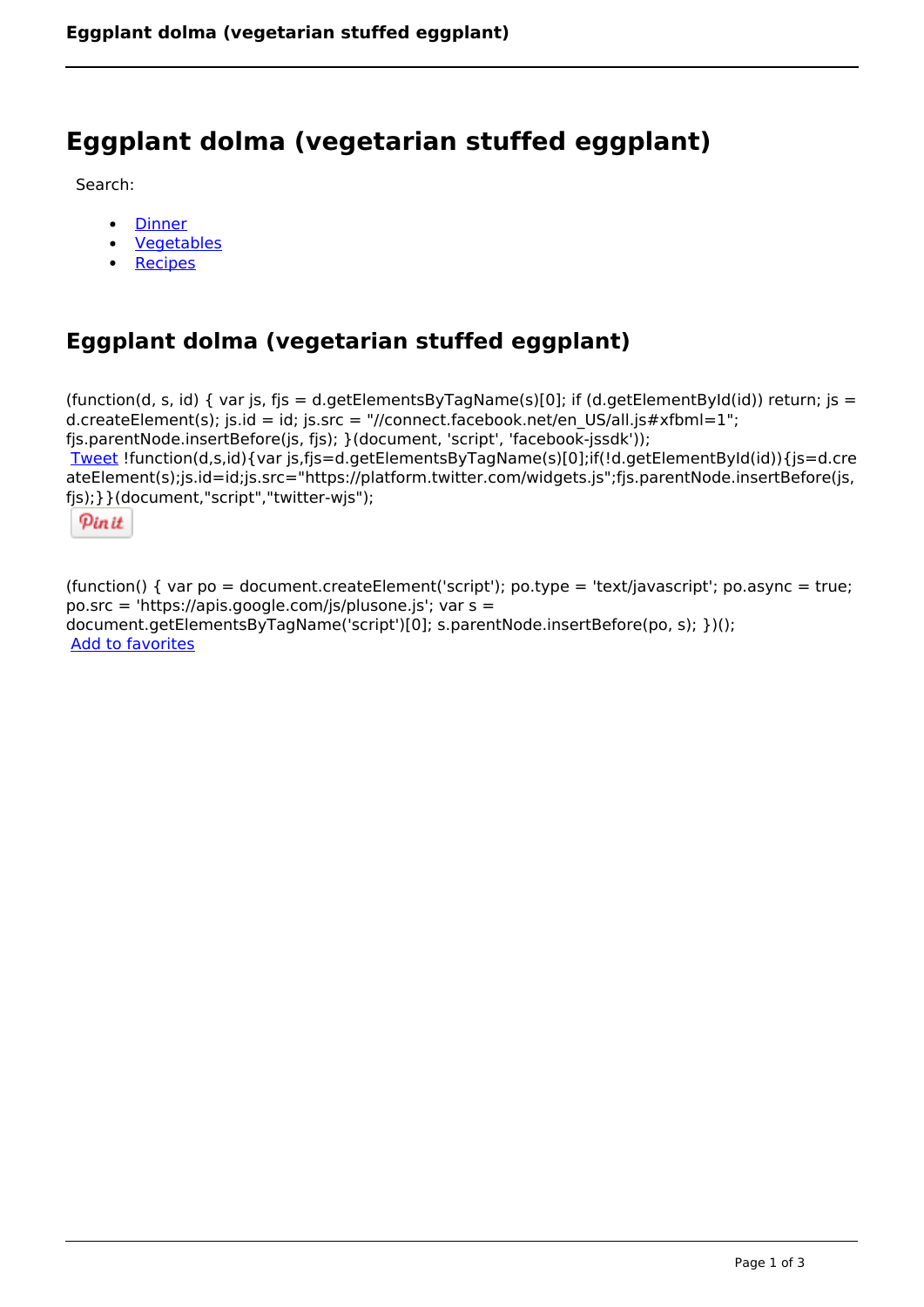### **Eggplant dolma (vegetarian stuffed eggplant)**



Rate this recipe

0 people are cooking this [Count me in](https://www.naturalhealthmag.com.au/flag/flag/favorites/1502?destination=printpdf%2F1502&token=77813177dce8a475e686ca2ebb3d211c)

Not only is Turkish food sourced fresh and locally, when it is transformed into a meal, it is always super-nourishing.

By using in-season produce, fruit and vegetables are the star in every dish.

#### **Ingredients** (serves 5)

- 3 onions, diced
- 10 tbsp [olive oil](http://www.naturalhealthmag.com.au/nourish/healthy-cooking-oils)
- 3 tbsp pine [nuts](http://www.naturalhealthmag.com.au/nourish/magnesium-boosts-metabolism)
- 1 tbsp currants
- $\cdot$  1  $\frac{3}{4}$  cup brown rice
- 2 tomatoes, grated and skin thrown away
- 5 tbsp [stevia](http://www.naturalhealthmag.com.au/nourish/raw-chocolate-brownies) or xylitol
- 1 heaped tsp salt
- $\cdot$  1  $\frac{1}{2}$  tsp black pepper
- 2 tbsp all spice
- 1 tsp cinnamon
- $\cdot$   $\frac{1}{4}$  cup chopped dill
- $\bullet$   $\frac{1}{4}$  cup chopped parsley